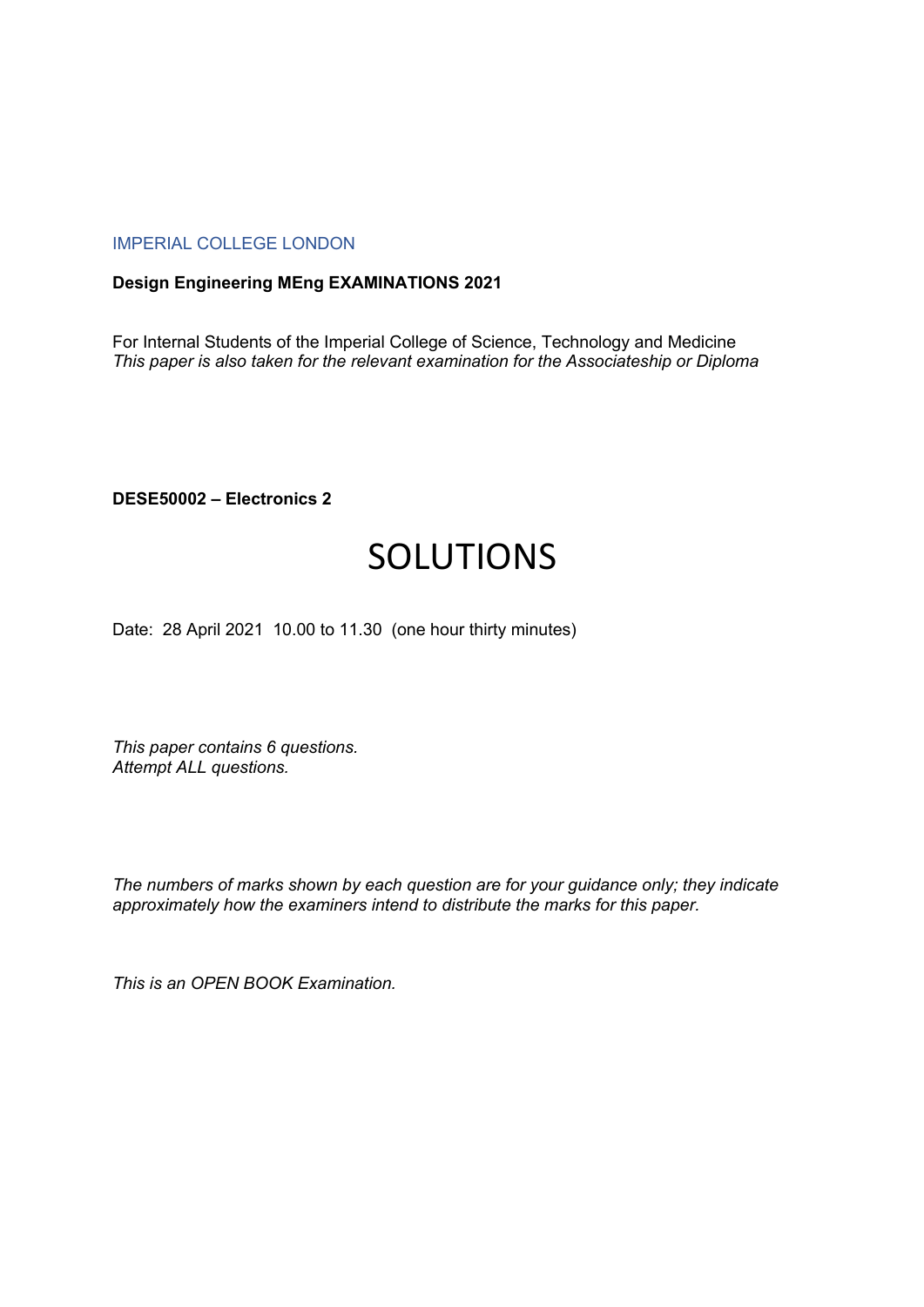

This question tests students' understanding of signal modelling, some basic mathematically representation of signals and the shift theorem.

a) t  $u(t)$  is a linearly ramp from 0 with gradient of 1. Therefore the  $(t-1)u(t-1)$  is the ramp signal shifted to  $t = 1$ .

 $(t - 2)$  u(t – 2) is the same ramp but delay but t = 2. The subtraction cancels the first term and result in the flat part between  $t = 2$  and 4. Finally, -u(t-4) is a negative unity step function delayed by 4, which brings the signal back to zero.

b)

$$
y(t) = \frac{1}{2} (e^{st} + e^{st})
$$
  
=  $\frac{1}{2} (e^{(\sigma+j\omega)t} + e^{(\sigma-j\omega)t})$   
=  $e^{\sigma t} \frac{1}{2} (e^{j\omega t} + e^{-j\omega t})$   
=  $e^{\sigma t} \cos \omega t$ 

c) (i)  $(t^3 + 3)\delta(t) = t^3\delta(t) + 3\delta(t)$ 

 $\delta(t) = 1$  only when t = 0, and is 0 otherwise.

Therefore the first term must be 0 and only the  $2<sup>nd</sup>$  term remains.

(ii)  $\delta(\omega - 1)$  is 1 only when  $\omega = 1$ .

Therefore, we substitute  $\omega = 1$  to  $\frac{\omega^2 + 1}{\omega^2 + 9}$ , and this gives:  $\frac{1}{5}\delta(\omega - 1)$ .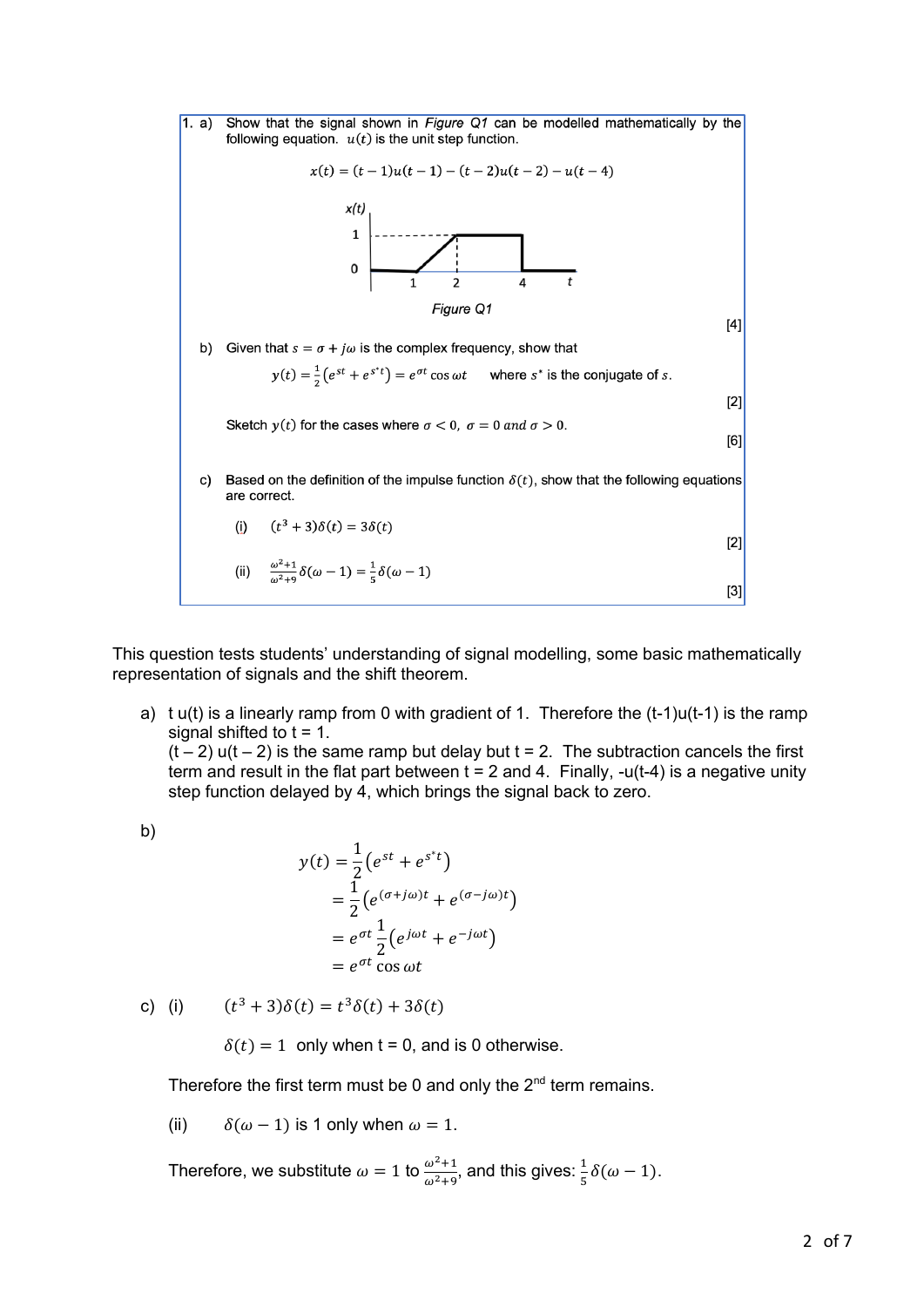2. The equation below describes the signal  $x(t)$ .

$$
x(t) = 0.5\sin(1000\pi) t + \delta(t) + 1.5\,\mathrm{u}(t)
$$

a) Sketch the waveform of the signal  $x(t)$  for -5ms  $\le t \le 5$ ms.

b) By referring to the Fourier Transform table, sketch the absolute amplitude spectrum  $|X(\omega)|$  as a two-sided spectrum (i.e. with both positive and negative frequency  $\omega$  on the x-axis).

 $[7]$ 

 $[6]$ 

This question tests students on their ability to translate a signal equation to a signal waveforms, to show how a complex time domain signal can be decomposed to separate signals, and how it is mapped to the frequency domain.

a) The signal consists of three components are: a sinewave with a period of 2msec (fs=500Hz) and zero phase, with amplitude of 0.5, a Dirac function and a unit step function with step of 1.5.



b) Since Fourier Transform is linear, we can combine the spectrum of each signal component to obtain the spectrum of  $x(t)$ . We are only interested in the absolute amplitude.

From Lecture 3 slide 14 & 15, we have the following:



Therefore, the spectrum  $|X(\omega)|$  is 500Hz is the same as  $\omega = 100 \pi$  rad/sec.

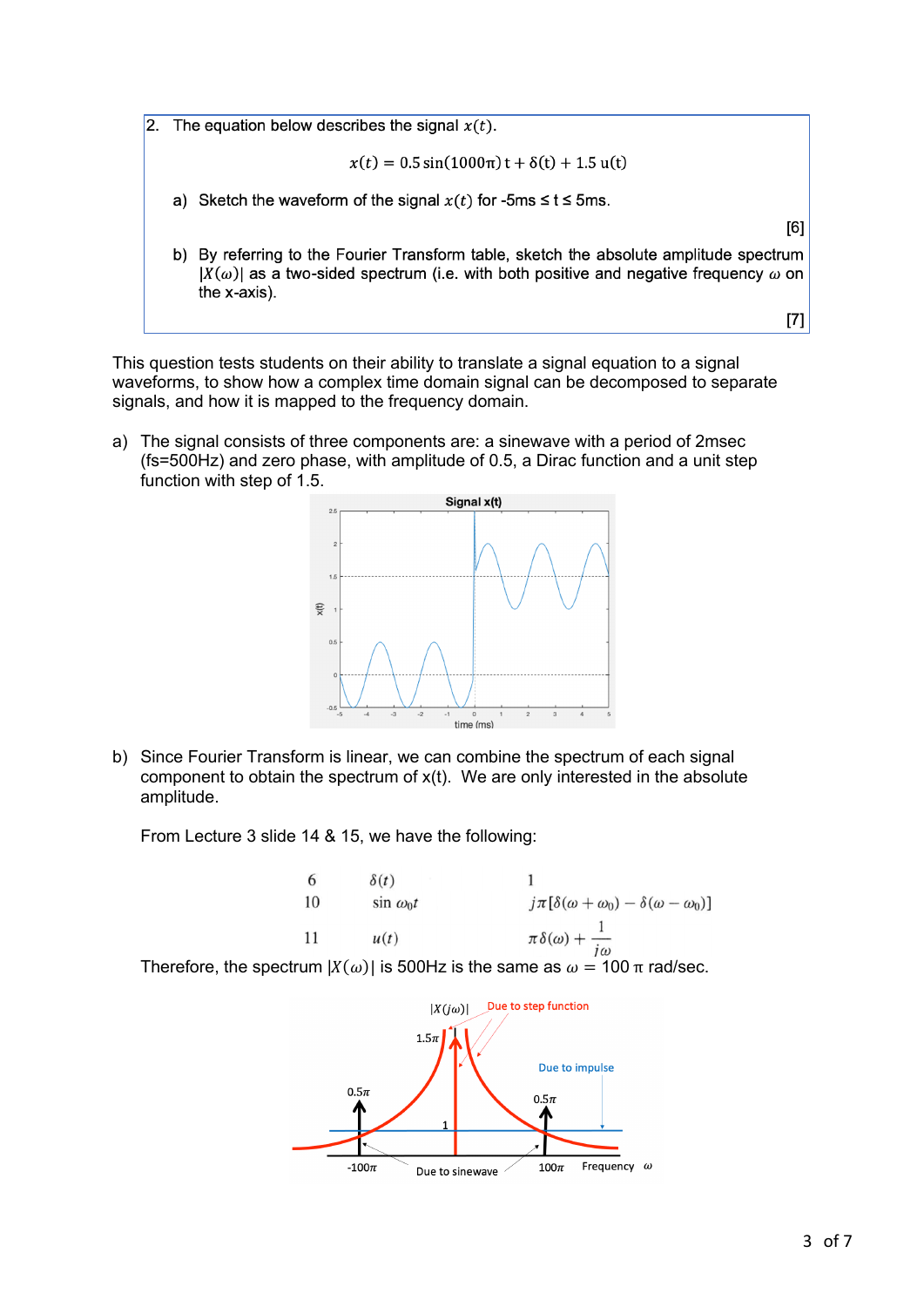3. a) When and why does aliasing happen in a sampled data system? What are the bad consequences of aliasing? How can this be avoided?

 $[6]$ 

- A musical chord consists of three notes with identical amplitude A: E4 at 330Hz, G4 b) at 392Hz and C5 at 523Hz.
	- The chord signal y(t) is sampled at a rate of 8kHz. Sketch on your paper sheet  $(i)$ the one-sided spectrum |Y(f)| of the sampled signal over the frequency range of 0Hz to 10kHz.

 $[10]$ 

 $(ii)$ If the signal is sampled at 1kHz instead, what is the frequency of the aliased component?

 $[4]$ 

This question tests students' understanding of sampling, sampling theorem, aliasing and frequency folding. The three notes in the cord is taken from the Ring Door Bell chime – not relevant to the question, but is where I got the idea from!

a) (When): Aliasing happens when the sampling frequency  $f_{\text{samp}}$  is less than twice the signal frequency  $f_{sia}$ .

(Why): The sampling process results in the spectrum of continuous-time signal repeated at the sampling frequency  $f_{samp}$  and integer multiple of  $f_{samp}$ . Therefore, when  $f_{samp} < f_{sig}$ , the signal components centred at  $f_{samp}$  extends to the baseband.

(Bad consequence): Corrupt the original signal and cannot be reversed.

(How to avoid): use a lowpass filter to limit the energy of frequency components above  $f_{samp}/2$  to avoid corruption of the original signal.

b) (i)



(ii) The aliased frequency component is at  $f_{\text{samp}} - 523 = 477 \text{ Hz}$ . The chord will sound awful!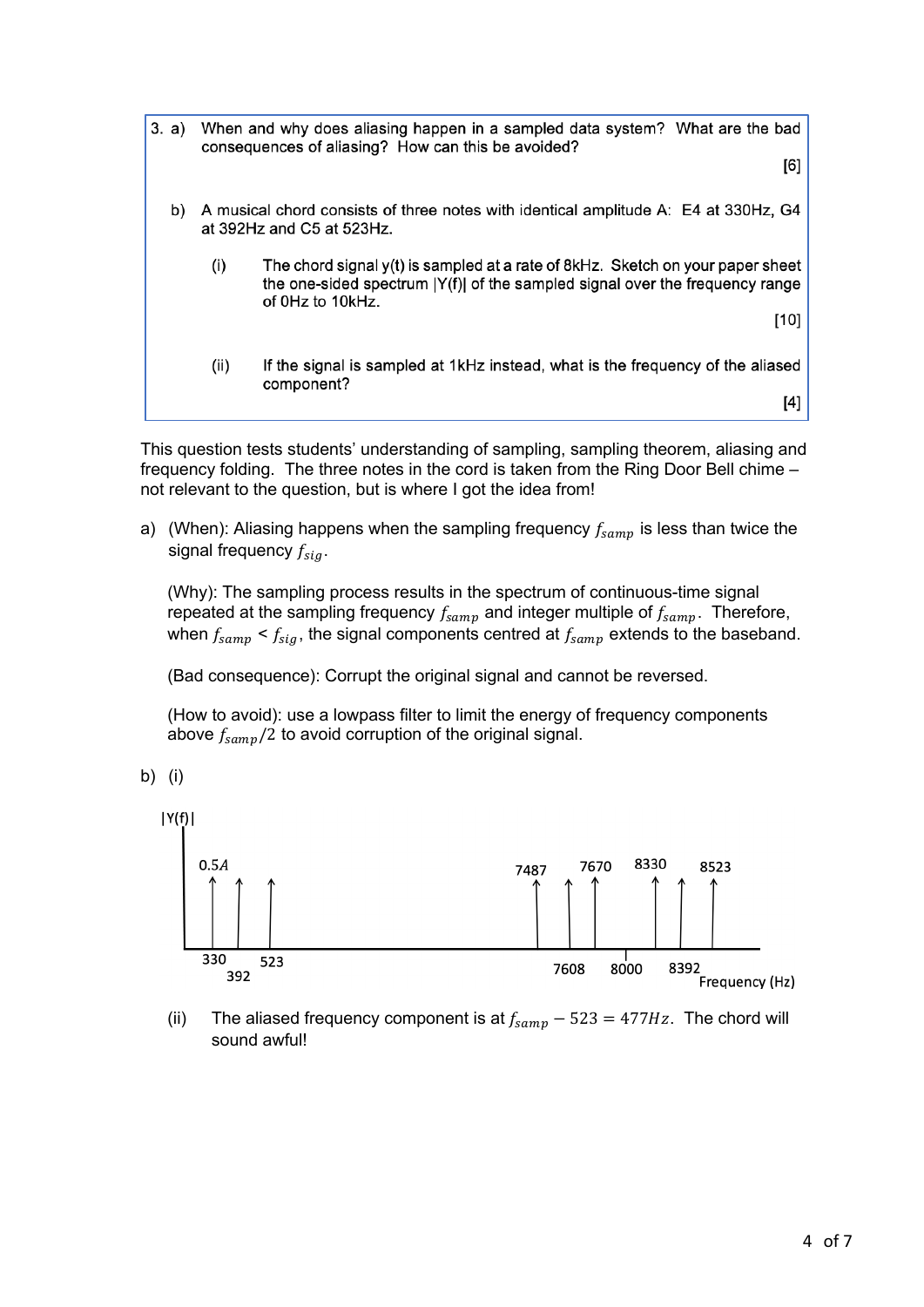

This question tests students' understanding of  $2<sup>nd</sup>$  order system, its transfer function and its dynamic behaviour.

a)

$$
H(s) = \frac{\alpha(s)}{T(s)} = \frac{1}{Js^2 + cs + k} = \frac{1}{k} \left[ \frac{\frac{k}{J}}{s^2 + \frac{c}{J}s + \frac{k}{J}} \right]
$$

b) Compare this with the standard  $2^{nd}$  order system equation in Lecture 7 slide 13:

$$
H(s) = \frac{b_0}{s^2 + a_1 s + a_0} = K \frac{{\omega_0}^2}{s^2 + 2\zeta \omega_0 s + {\omega_0}^2}
$$

We have:

Resonant frequency  $\omega_o = \sqrt{a_0} = \sqrt{\frac{k}{J}}$ 

Damping factor  $\zeta = \frac{a_1}{2\sqrt{a_0}} = \frac{1}{2}$  $\mathcal{C}$  $\sqrt{Jk}$ 

DC gain  $K = \frac{1}{k}$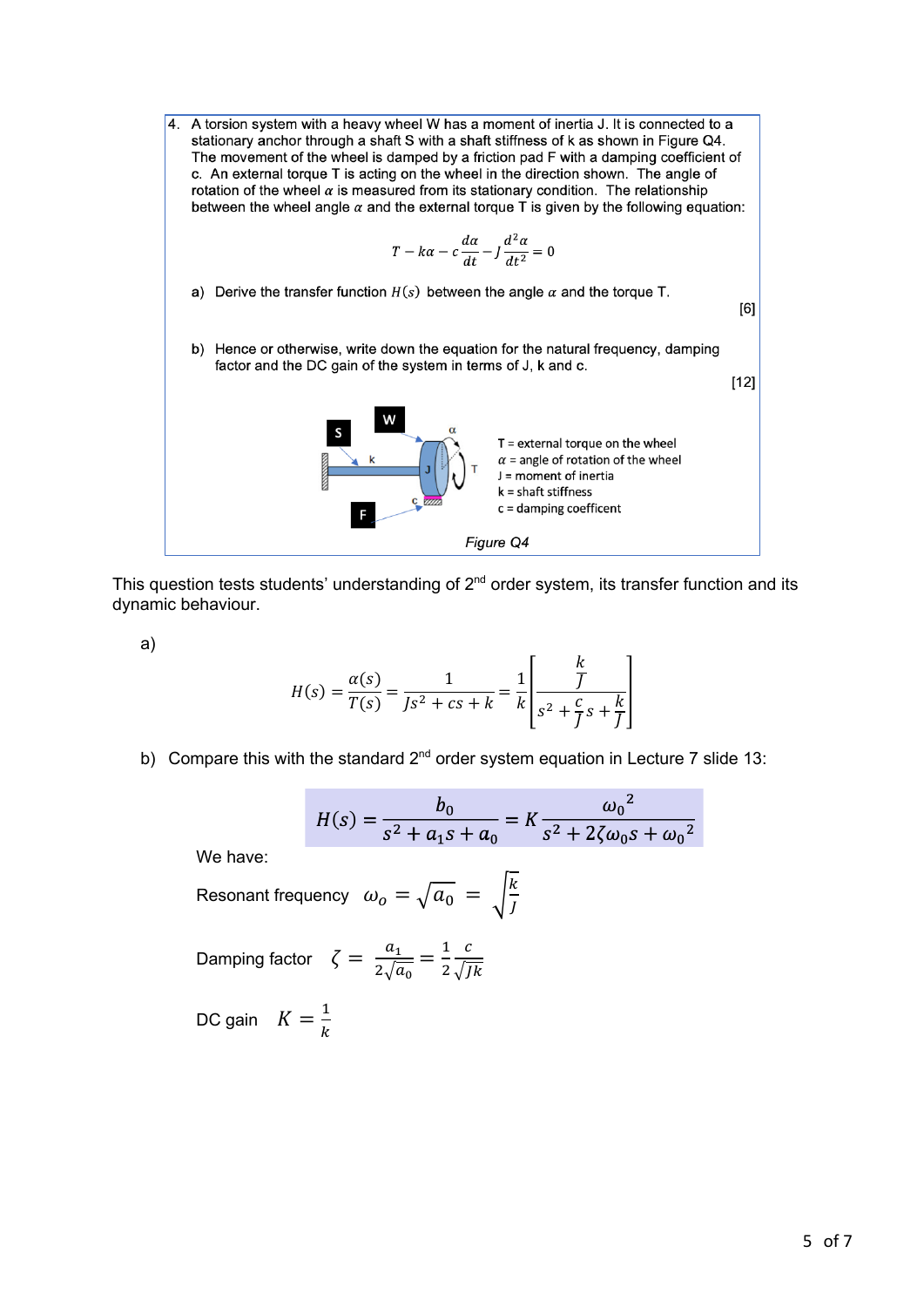

This question tests students' understanding of discrete time systems, transfer function in the z-domain, difference equation and the idea of convolution.

a) The transfer function is simply the z-transform of the impulse response h[n]:

$$
H[z] = 4 + 3z^{-1} + 2z^{-2} + z^{-3}
$$

b) The output y[n] is simply:

$$
y[n] = 4x[n] + 3x[n-1] + 2x[n-2] + x[n-3]
$$

c) Use graphical method:



Therefore:

 $Y[0] = 4$ ,  $y[1] = 4+3 = 7$ ,  $y[2] = 4+3+2=9$ ,  $y[3] = 3+2+1=6$ ,  $y[4] = 2+1=3$ ,  $y[5] = 1$ .